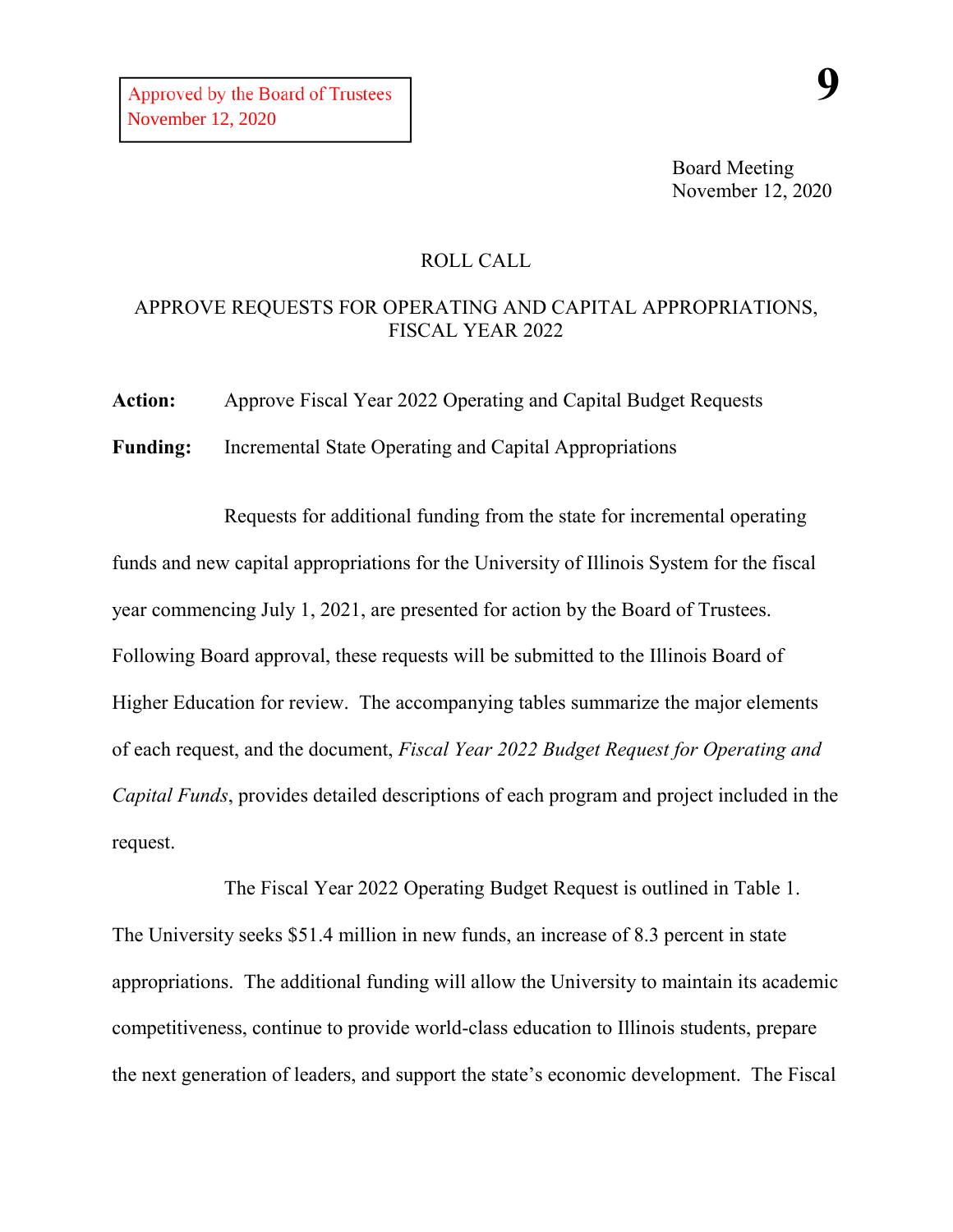Year 2022 request focuses on our need to provide additional scholarships to resident undergraduate students, to increase the number of faculty to respond to growing enrollment demands, and to maintain salary competitiveness for faculty and staff. The request also continues prior efforts to secure resources to meet targeted operating cost increases. The request presents the most urgent funding needs confronting the University.

The Fiscal Year 2022 capital budget request, as displayed in Table 2, identifies the University's most crucial and strategic capital priorities. These priorities directly support the University's goals outlined in our Strategic Framework document and they focus on fostering innovation and workforce development. Together, these projects represent an investment of \$602.3 million, devoted to preserving and enhancing facilities already in place on the university campuses as well as supporting critically important new initiatives. Upgrades to existing facilities comprise 34 percent of the total funds requested; this amount is in line with the Illinois Board of Higher Education's recommendation that universities should annually request an investment of at least two percent of the replacement cost of state-supported facilities for repair and renovation. Additionally, three new projects that are designated as the highest priority in each university's capital plan are requested. These projects will enhance our innovation ecosystem at the universities as well as support workforce development related to STEM and healthcare. Finally, funding is requested for renovation and expansion of existing libraries at Urbana-Champaign and Chicago, which serve as crucial digital, collaborative learning spaces for students. Overall, the capital request underscores the importance the

2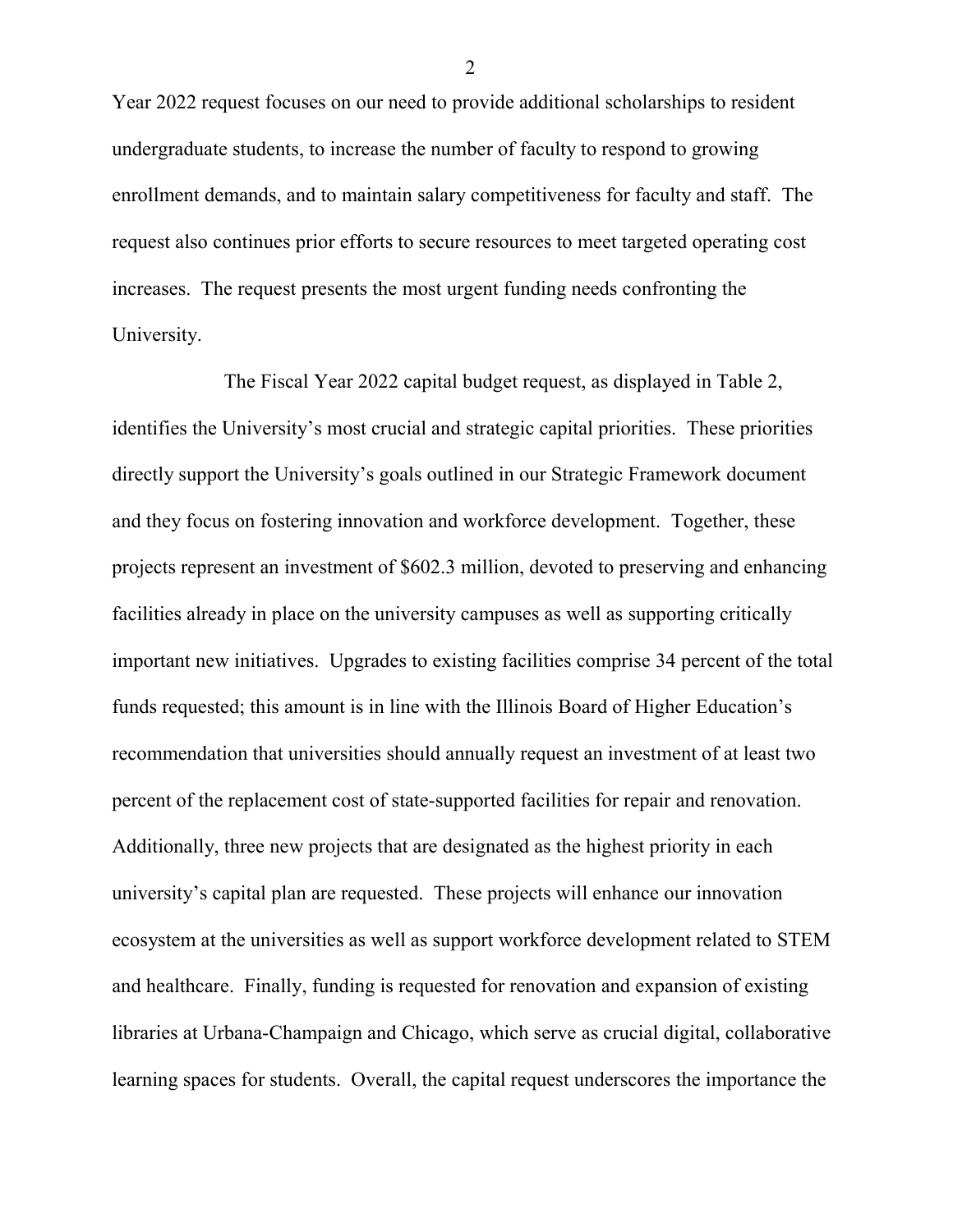U of I System places on maintaining and extending the institution's physical infrastructure needed for academic programs.

Together, the operating and capital requests reflect the system's highest priority budget needs, focusing on our missions of education, research, public service, and economic development. These requests are consistent with the priorities set forth in the University of Illinois System's Strategic Framework.

The Board action recommended in this item complies in all material

respects with applicable State and federal laws, University of Illinois *Statutes,*

*The General Rules Concerning University Organization and Procedure*, and Board of

Trustees policies and directives.

The Executive Vice President/Vice President for Academic Affairs and the

Vice President/Chief Financial Officer and Comptroller recommend approval.

The President of the University concurs.

## Table 1 FY 2022 Operating Budget Request (Dollars in Thousands)

| I. | <b>Maintaining Competitiveness and Quality</b>                                  | S            | 48,939.2 |          |
|----|---------------------------------------------------------------------------------|--------------|----------|----------|
|    | Enhancing Undergraduate Scholarships for Illinois Residents<br>\$15,000.0<br>А. |              |          |          |
|    | B. Recruiting and Growing Faculty to Meet Enrollment Demand                     | 10,000.0     |          |          |
|    | Competitive Compensation                                                        | 23,939.2     |          |          |
| П. | <b>Technology Infrastructure</b>                                                |              | \$       | 2,500.0  |
|    | A. Information Technology & Security Upgrades                                   | 2,500.0<br>S |          |          |
|    | <b>Total Request</b>                                                            |              | S        | 51,439.2 |
|    | % increase in state appropriated funds                                          |              |          | 8.3%     |